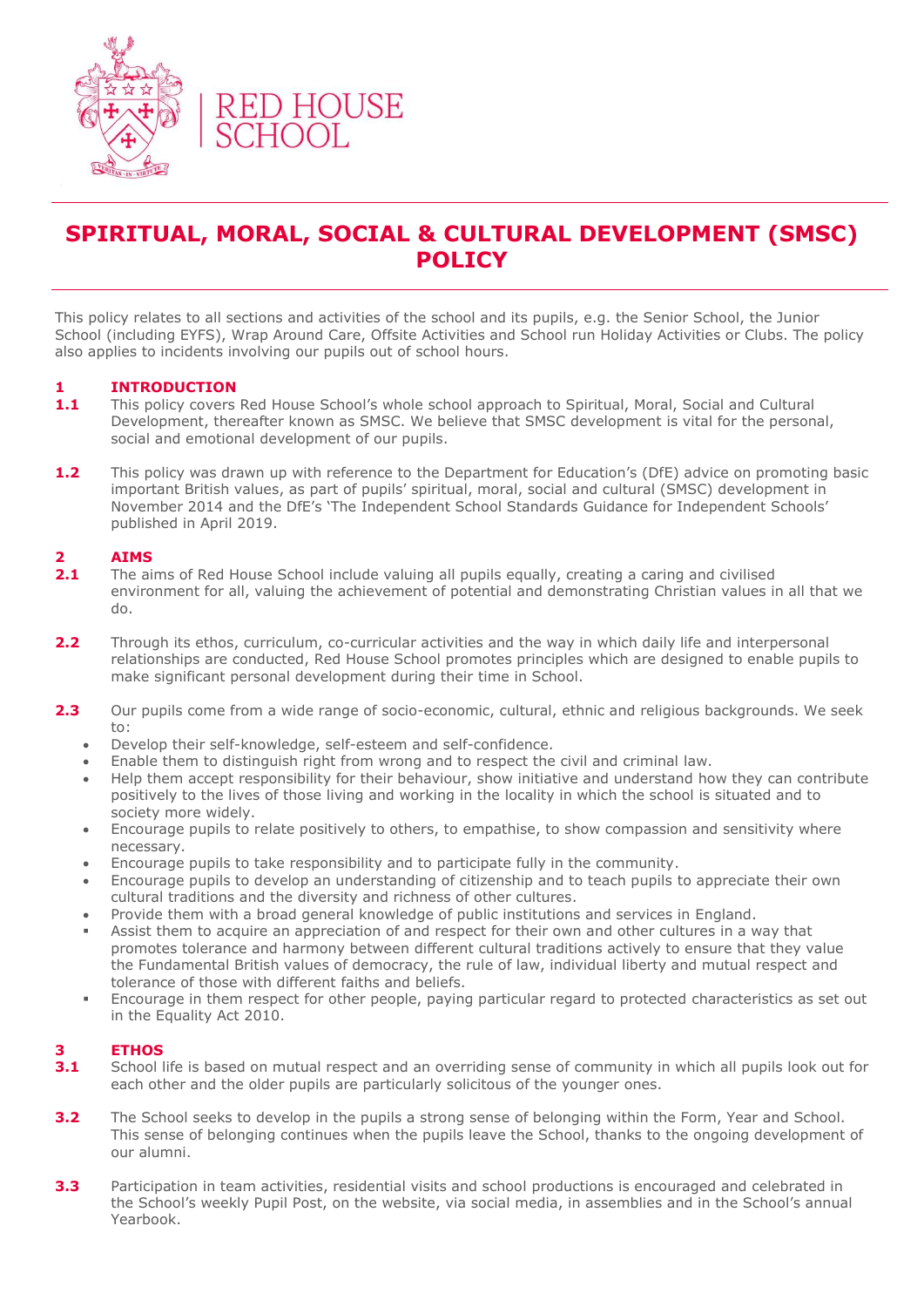- **3.4** All pupils are taught the principles of right and wrong and, through the Behaviour Management System, they are familiar with sanctions and rewards.
- **3.5** All pupils adhere to a code of conduct. This contributes towards maintaining good behaviour and responsible attitudes throughout the school which is conducive to achieving the aims of the school, in particular ensuring that all pupils achieve their full potential.

## **4 OUR DEFINITION OF SMSC**<br>**4.1** We recognise that Spiritual de

- We recognise that Spiritual development is concerned with the spiritual dimension of human existence and is not confined to religious belief. It is therefore open to all. Spiritual development enables people to:
	- Reflect on the meaning and purpose of life.
	- Develop personal beliefs which may or may not include religious beliefs.
	- Recognise that people base their lives upon personal and shared beliefs. • Look within themselves, at their relationships and at the wide world and to recognise their own worth and the worth of others.
	- Exercise intellectual curiosity, imagination, and creativity.
	- Respond to feelings of awe and wonder.
	- Be inspired by nature and human achievement.
- **4.2** Moral development is concerned with the ability to recognise the principles of right and wrong action and to recognise that a concept of duty is required in order to live in a community (please also refer to the School's Behaviour Management Policy). Moral development enables people to:
	- Take a thoughtful view of what is right and wrong.
	- Develop personal moral values.
	- Develop self-esteem.
	- Understand the concept of community and that rights are balanced by responsibilities.
	- Regulate their behaviour through principles rather than through reward or punishment.
	- Understand that actions have consequences.
- **4.3** Social development is concerned with taking responsibility, showing initiative and developing an understanding of living in a community. Social development enables people to:
	- Develop social skills and to relate to others successfully.
	- Recognise principles of equality and values of inclusion.
	- Develop characteristics such as tolerance and respect.
	- Develop skills of leadership, responsibility, co-operation, and teamwork.
	- Gain understanding of the ways in which societies function.
- **4.4** Cultural development is concerned with awareness of one's own cultural traditions and of cultural diversity on a local, national and global scale. Cultural development enables people to:
	- Recognise, explore and understand their own cultural assumptions and values.
	- Be aware of attitudes, values and traditions of other cultures.
	- Understand how cultural attitudes and events have shaped their community.
	- Appreciate and to celebrate cultural diversity.

### **5 CURRICULUM**

- **5.1** The SMSC development of the pupils is an integral part of the whole school curriculum and all departments play an important role in that process, with explicit opportunities provided, in particularly, in Religious Studies, RSE and PSHE.
- **5.2** The School aims to promote the spiritual development of each pupil within lessons by enabling them to:
	- Reflect on the meaning and purpose of life.
	- Share and discuss their belief systems.
	- Look within themselves, at their relationships and at the wide world and to recognise their own worth and the worth of others.
	- Exercise intellectual curiosity, imagination and creativity.
	- Be inspired by nature and human achievement.
- **5.3** As far as their moral development is concerned:
	- Pupils are encouraged to take responsibility for their own actions, to show initiative and to forge an understanding of what it is to live in a community.
	- Curricular trips, such as the Year 5, 6, 7 and Year 8 residential trips and the Year 10 Bronze Duke of Edinburgh expedition, which many pupils complete, are designed to develop social skills and to encourage leadership, cooperation and teamwork.
	- Interaction in the classroom also helps pupils to relate to others successfully, as well as to work together in pairs and groups to achieve success.
	- Departmental schemes of work emphasise awareness of the pupils' own cultural traditions and of cultural diversity (where appropriate).
	- Teachers are sensitive to the needs of the pupils in their care and take care to reflect the nature of the world we live in by offering balance in the discussion of different opinions, for example, concerning religious and political matters in curricular and co-curricular activities

### **6 C0-CURRICULAR CLUBS & ACTIVITIES**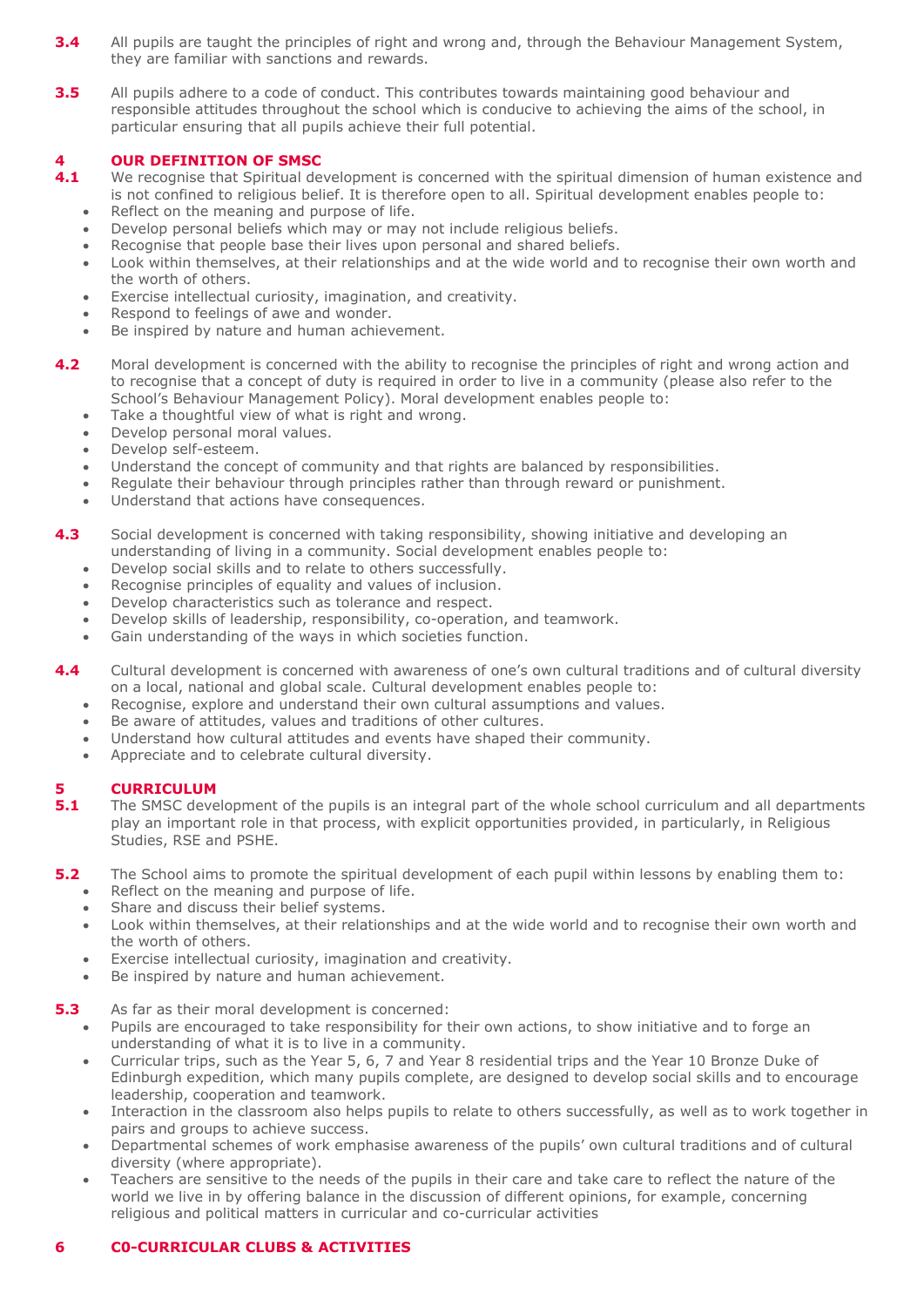- **6.1** The School provides a rich and varied programme of co-curricular activities that provide opportunities for the spiritual development of the pupils. (Please refer to the Curriculum and Co-Curricular Activities policies).
- **6.2** The School and pupils also hold regular fundraising events for charities. All pupils are encouraged to be involved in these activities. Throughout the School, there is an emphasis on charity, both in terms of giving money and time.
- **6.3** The ideals promoted by the curriculum are reinforced by the pupils' participation in co-curricular activities.
- **6.4** A range of popular clubs encourage intelligent discourse on matters of contemporary interest. These include 'The Spires' (Junior Oxbridge Club), the Eco-Club, and the Carbon Neutral Working Party Green Club.
- **6.5** Teamwork and the mutual support of each other are developed through sport, musical ensembles and choirs, and drama productions.

# **7.1 SCHOOL DAILY LIFE**<br>**7.1** The same commitment

- **7.1** The same commitment to the promotion of the pupils' SMSC development exists within the daily organisation of school life and in the way in which relationships are conducted.
- **7.2** Teachers and older pupils seek to serve as positive role models to the younger pupils in order to promote the ideals of mutual respect, tolerance and a spirit of harmony.
- **7.3** The assembly calendar is organised so that Monday-Thursday assemblies have a spiritual and/or moral dimension, offering times of silence, stillness and reflection. These assemblies are organised by staff and/or pupils to showcase matters of interest to the pupils and the wider community; they regularly refer to events and experiences across the world. Merit and Celebration Assemblies (in the Senior School) and Star Assembly (in the Junior School) on Fridays allow for the shared celebration of achievements in and out of school.
- **7.4** At all ages, the School offers a range of leadership roles and encourages them to take on roles of responsibility (Form Captains, Form Pupil Council Representatives, Eco Club, ICT ambassadors, Charity Committee representatives, membership of the Carbon Neutral Working Party, Prefects in Year 8 and Year 11), which allow them to develop their moral and social awareness.
- **7.5** Pupil voice is taken seriously, both in the Junior and Senior schools: School life and issues are discussed at the pupil-led School Council and in form time. The process for the election of Form Captain (all years) allows the pupils to engage in democratic activities.
- **7.6** All pupils adhere to a code of conduct that is in keeping with the overall aims of the school and reinforces the maintenance of good behaviour and responsible attitudes throughout the school.

### **8 THE PROMOTION OF FUNDAMENTAL BRITISH VALUES**

**8.1** Given the diversity of our School population, the School takes particularly seriously its commitment to encourage respect for British Values:

### **8.2 Equality of opportunity**

By celebrating achievement and encouraging pupils to have the confidence to undertake difficult tasks, to have a wide range of experiences and to question traits (such as, prejudice or unfair discrimination) which prevent them developing into confident adults, we aim to give all pupils an understanding of the importance of equality of opportunity. We encourage the pupils to regard all faiths, races and cultures with respect. We aim to engender in them an understanding that the freedom to hold other faiths and beliefs is protected in law, and an acceptance that other people having different faiths or beliefs to oneself (or having none) should not be the cause of prejudicial or discriminatory behaviour. We try to give them some understanding of the problems of identifying and combatting discrimination (based on the protected characteristics as listed in the Equality Act 2010).

### **8.3 An understanding and appreciation of democracy**

We aim to give the pupils an understanding of how citizens can influence decision-making through the democratic process, for example by holding our own elections for internal positions and by mirroring national events (such as, mock General Elections). This includes an understanding that participation in elections by those opposed to democracy should be allowed by law, but the success of such candidates is undesirable for the well-being of society if it would lead to the end of democracy; and an understanding that bodies such as the police and the army can be held to account through the democratic organs of government.

#### **8.4 Respect for the Civil and Criminal Law of England**

We aim to encourage an understanding of the law and an appreciation that living under the rule of law protects individual citizens and is essential for their wellbeing and safety. We endeavour to enable pupils to develop their own moral sense, and to understand the impact of their actions on other people.

### **8.5 An understanding of how public institutions work**